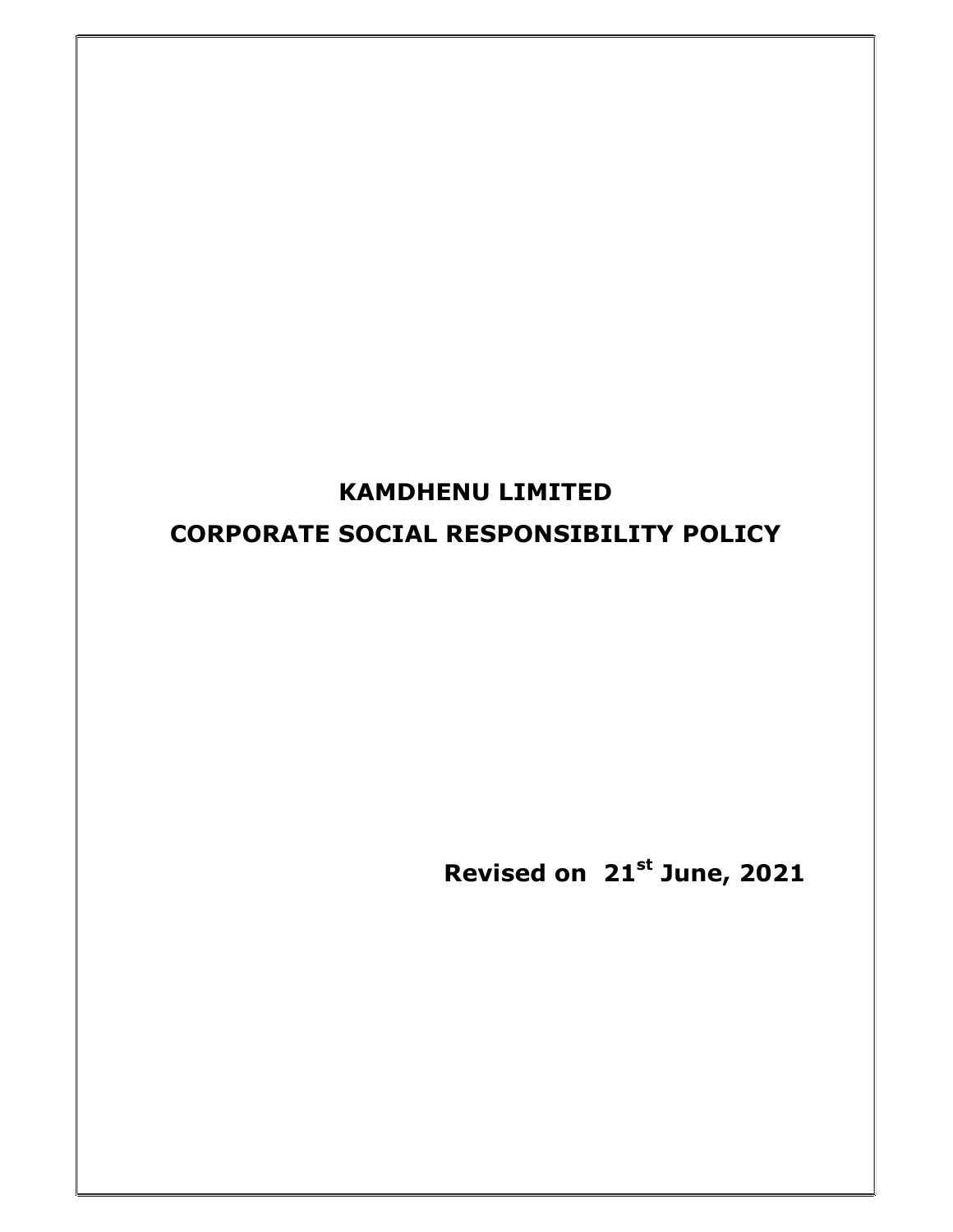## KAMDHENU LIMITED

Corporate Identity Number: L27101HR1994PLC092205 Regd. Office: 2<sup>nd</sup> Floor, Tower-A, Building No. 9, DLF Cyber City, Phase-III, Gurugram - 122 002 Website: www.kamdhenulimited.com Phone: 0124-4604500

# CORPORATE SOCIAL RESPONSIBILITY POLICY

# BACKGROUND

In compliance with the requirements of Section 135 of the Companies Act, 2013 ("the Act") read with the Companies (Corporate Social Responsibility Policy) Rules, 2014 as amended from time to time, KAMDHENU LIMITED ("Kamdhenu or the Company") is, inter alia, required to:

- i Constitute a Board Committee to formulate and recommend to the Board a Corporate Social Responsibility CSR Policy ("CSR Policy"), recommend the amount of CSR expenditure and monitor the CSR activities of the Company from time to time.
- ii Ensure that the Company spends, in every financial year, at least two per cent of the average Net Profits before Tax (PBT) of the Company, made during the three immediately preceding financial years, in pursuance of its CSR Policy.

# **INTRODUCTION**

Kamdhenu Corporate Social Responsibility (CSR) Policy is inspired by the words of its founder Mr.Satish Kumar Agarwal who said "What is that life worth which cannot bring comfort to others". While pursuing our business strategy of introducing products that give our consumers safety, reliability and satisfaction, Kamdhenu operates in a manner that not just continues to strengthen the wealth of the Company as well as of the shareholders, but also lending a helping hand to the community.

The content of this policy shall act as an approach and direction to be followed by the Company for selection, implementation and monitoring of its CSR activities as approved by the Board on recommendation of the CSR Committee from time to time.

# OUR CSR VISION

Through sustainable measures, actively contribute to the Social, Economic and Environmental Development of the community in which we operate ensuring participation from the community and thereby create value for our nation.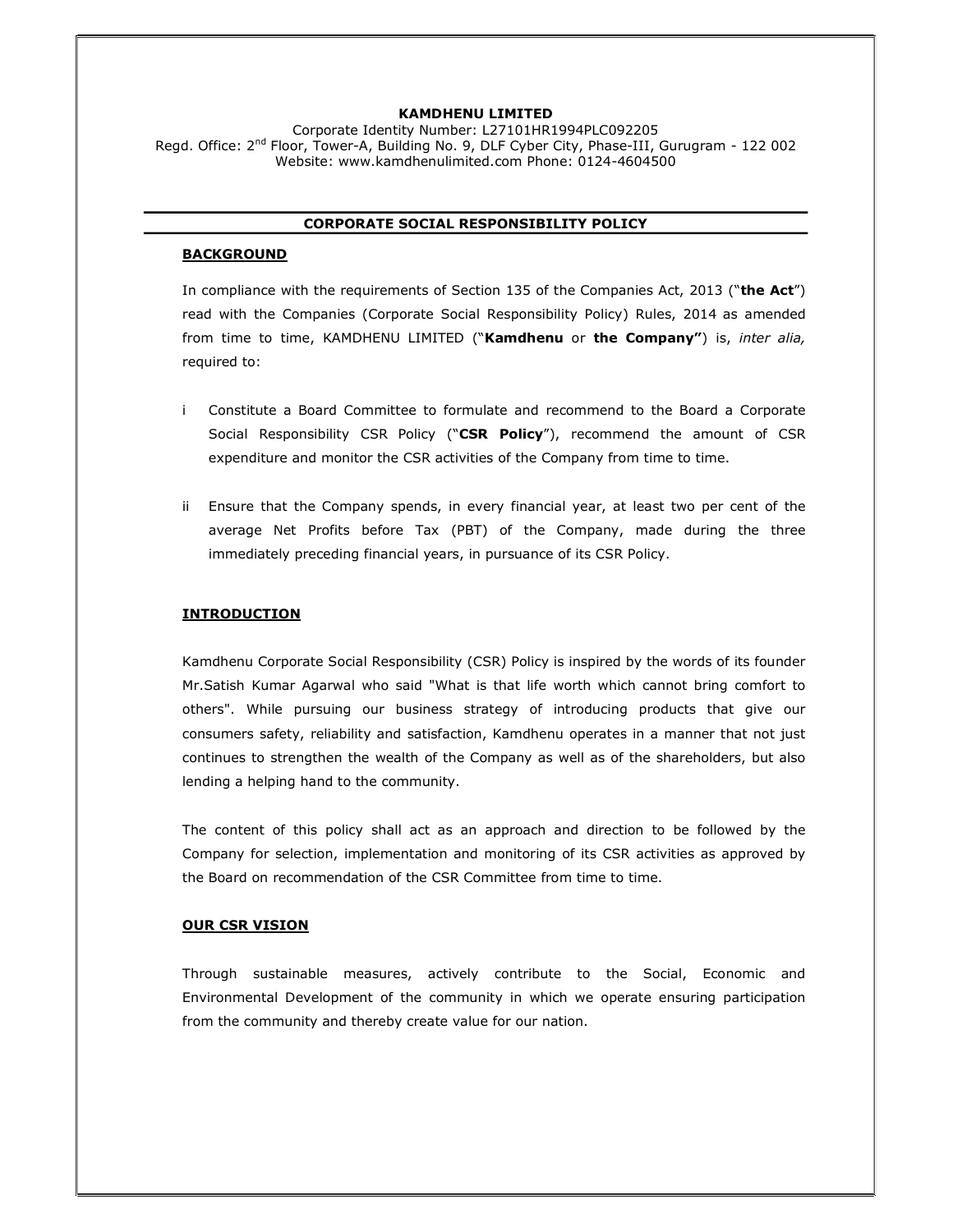# OUR CSR MISSION

Ensuring socio-economic development of the community through different participatory and need-based initiatives in the best interest of the poor and deprived sections of the society so as to help them to become SELF-RELIANT and build a better tomorrow for themselves.

# CORPORATE SOCIAL RESPONSIBILITY COMMITTEE ("CSR COMMITTEE")

# **COMPOSITION**

The CSR Committee shall consist of three or more Directors amongst whom at least one shall be an Independent Director.

The Company Secretary shall act as the Secretary to the Committee.

#### **MEETINGS**

The CSR Committee shall hold meeting as and when required, to discuss various issues on implementation of the CSR Policy of the Company.

The Committee shall periodically review the implementation of the CSR Programmes and issue necessary direction from time to time to ensure orderly and efficient execution of the CSR programmes in accordance with this Policy.

# ROLE AND RESPONSIBILITIES OF CSR COMMITTEE

- 1. The CSR Committee shall Formulate and recommend to the Board, an annual action plan of CSR Activities to be carried out during a financial year in pursuance of its Corporate Social Responsibility Policy which shall include the following, namely:
	- a) the list of CSR projects or programmes or activities that are approved to be undertaken in areas or subjects specified in Schedule VII of the Act;
	- b) the manner of execution of such projects or programmes;
	- c) the modalities of utilisation of funds and implementation schedules for the projects or programmes;
	- d) monitoring and reporting mechanism for the projects or programmes; and
	- e) details of need and impact assessment, if any, for the projects undertaken by the company:

Provided that Board may alter such plan at any time during the Financial Year, as per the recommendation of its CSR Committee, based on the reasonable justification to that effect.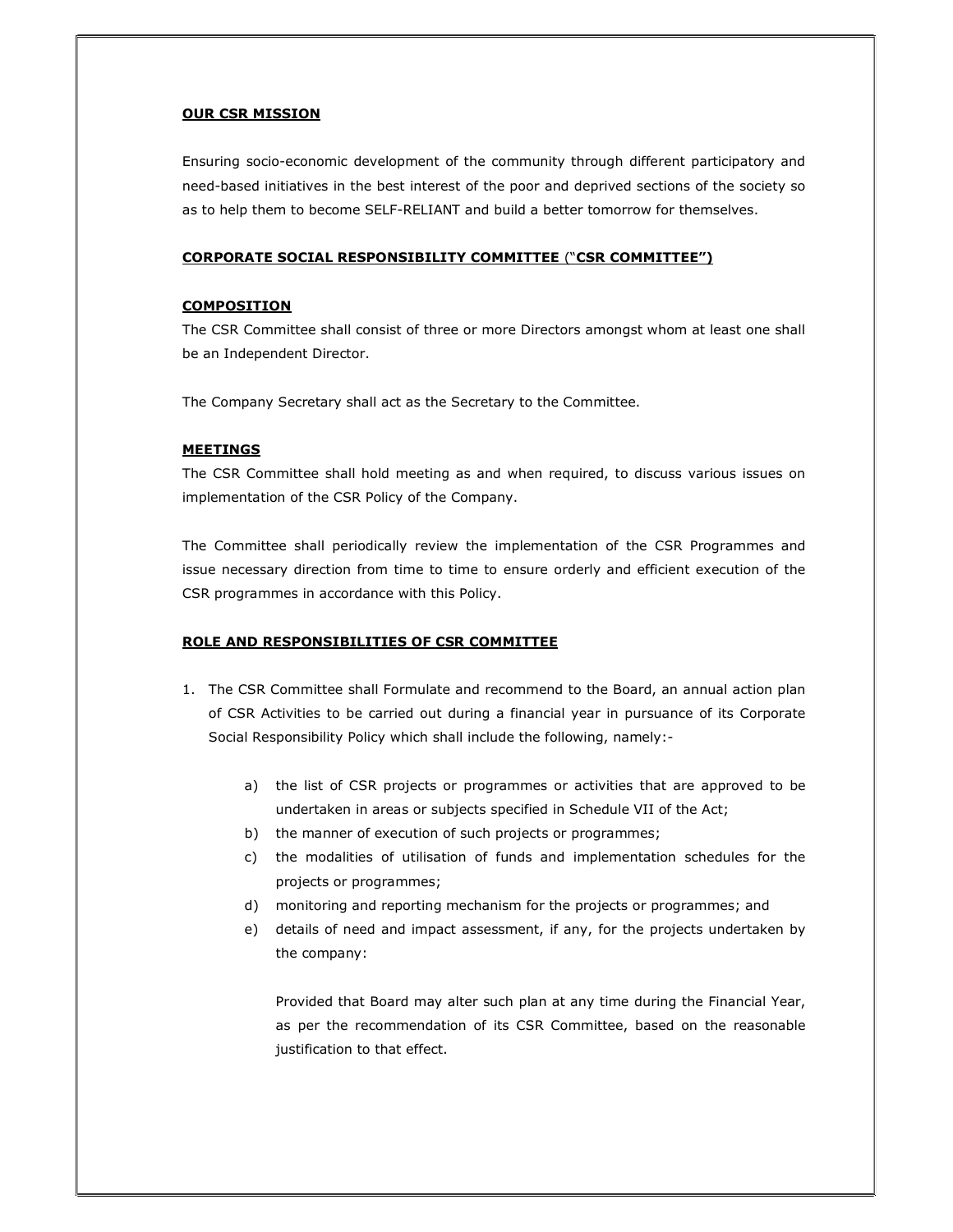- 2. The CSR Committee shall formulate and recommend to the Board, a CSR policy and activities to be undertaken by the company as per Schedule VII;
- 3. The CSR Committee shall recommend the amount of expenditure to be incurred on the activities referred to in clause (a); and
- 4. The CSR Committee shall monitor the Corporate Social Responsibility Policy of the Company from time to time.
- 5. Any other agenda item as may be delegated by the Board of Directors to be reviewed/approved by the Committee from time to time.

If the Annual CSR statutory obligation does not exceed Rs. 50 lakh, the Board of the Company may dissolve the CSR Committee and shall discharge the above and/or such other roles and responsibilities, as may be required for the purpose of CSR.

# DUTIES OF BOARD

- 1. On recommendation of the CSR Committee, the Board will approve the CSR Policy.
- 2. On recommendation of the CSR Committee the Board will approve the Annual Action Plan.
- 3. The Board shall satisfy itself that the funds so disbursed have been utilised for the purposes and in the manner as approved by it.
- 4. The Board shall obtain a certificate from Chief Financial Officer or the person responsible for financial management who will certify the same.
- 5. The Board shall monitor the implementation of the ongoing project with reference to the approved timelines and year-wise allocation and if required make modification for smooth implementation of the project within the overall permissible time period.
- 6. Review of impact assessment, if required.

# CSR PROGRAMMES/PROJECTS

The CSR activities we pursue will be in line with our stated Vision and Mission, focused not just around our plants and offices, but also in other geographies based on the needs of the communities.

In line with Section 135 read with Schedule VII of the Act thereto, Kamdhenu's CSR Activities (hereinafter "CSR Activities") The focus areas where special Community Development programs would be run are as follows:

Kamdhenu would focus the CSR activities around following thrust areas

i. Eradicating hunger, poverty and malnutrition, promoting health care including preventive health care and sanitation including contribution to the Swach Bharat Kosh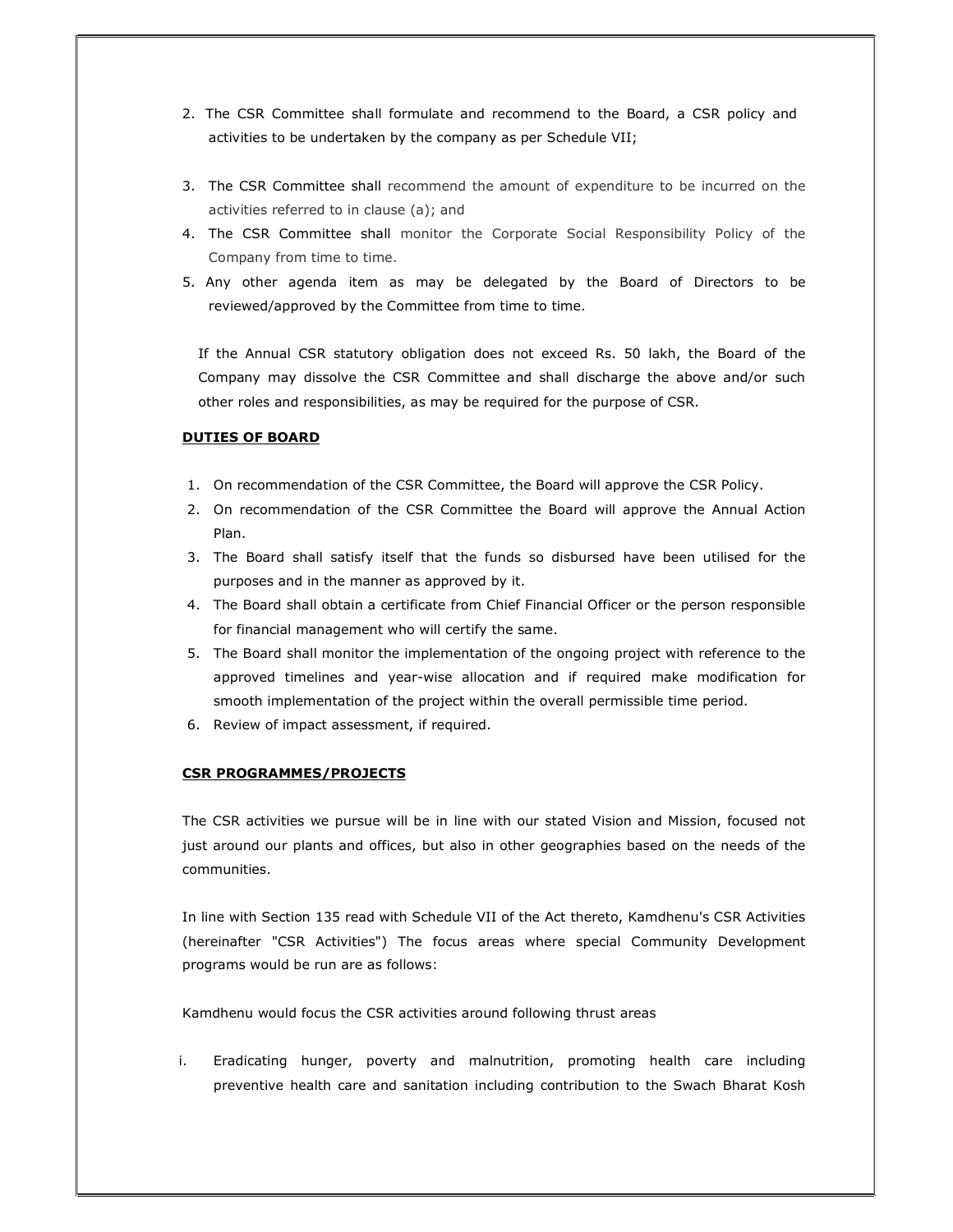set-up by the Central Government for the promotion of sanitation and making available safe drinking water;

- ii. Promoting education, including special education and employment enhancing vocation skills especially among children, women, elderly and the differently abled and livelihood enhancement projects;
- iii. Promoting gender equality, empowering women, setting up homes and hostels for women and orphans; setting up old age homes, day care centers and such other facilities for senior citizens and measures for reducing inequalities faced by socially and economically backward groups;
- iv. Ensuring environmental sustainability, ecological balance, protection of flora and fauna, animal welfare, agroforestry, conservation of natural resources and maintaining quality of soil, air and water including contribution to the Clean Ganga Fund set-up by the Central Government for rejuvenation of river Ganga;
- v. Protection of national heritage, art and culture including restoration of buildings and sites of historical importance and works of art; setting up public libraries; promotion and development of traditional arts and handicrafts;
- vi. Measures for the benefit of armed forces veterans, war widows and their dependents, Central Armed Police Forces (CAPF) and Central Para Military Forces (CPMF) veterans, and their dependents including widows;
- vii. Training to promote rural sports, nationally recognized sports, paralympic sports and Olympic sports;
- viii. Contribution to the Prime Minister's National Relief Fund or Prime Minister's Citizen Assistance and Relief in Emergency Situations Fund (PM CARES Fund)or any other fund set up by the Central Government for socio-economic development and relief and welfare of the Scheduled Castes, the Scheduled Tribes, other backward classes, minorities and women;
- ix. a. Contribution to incubators or research and development projects in the field of science, technology, engineering and medicine, funded by Central Government or State Government or Public Sector Undertaking or any agency of Central Government or State Government, and

b. contributions to public funded Universities, Indian Institute of Technology (IITs), National Laboratories and Autonomous Bodies established under Department of Atomic Energy (DAE) ; Department of Biotechnology (DBT); Department of Science and Technology (DST); Department of Pharmaceuticals; Ministry of Ayurveda, Yoga and Naturopathy, Unani, Siddha and Homoeopathy (AYUSH); Ministry of Electronics and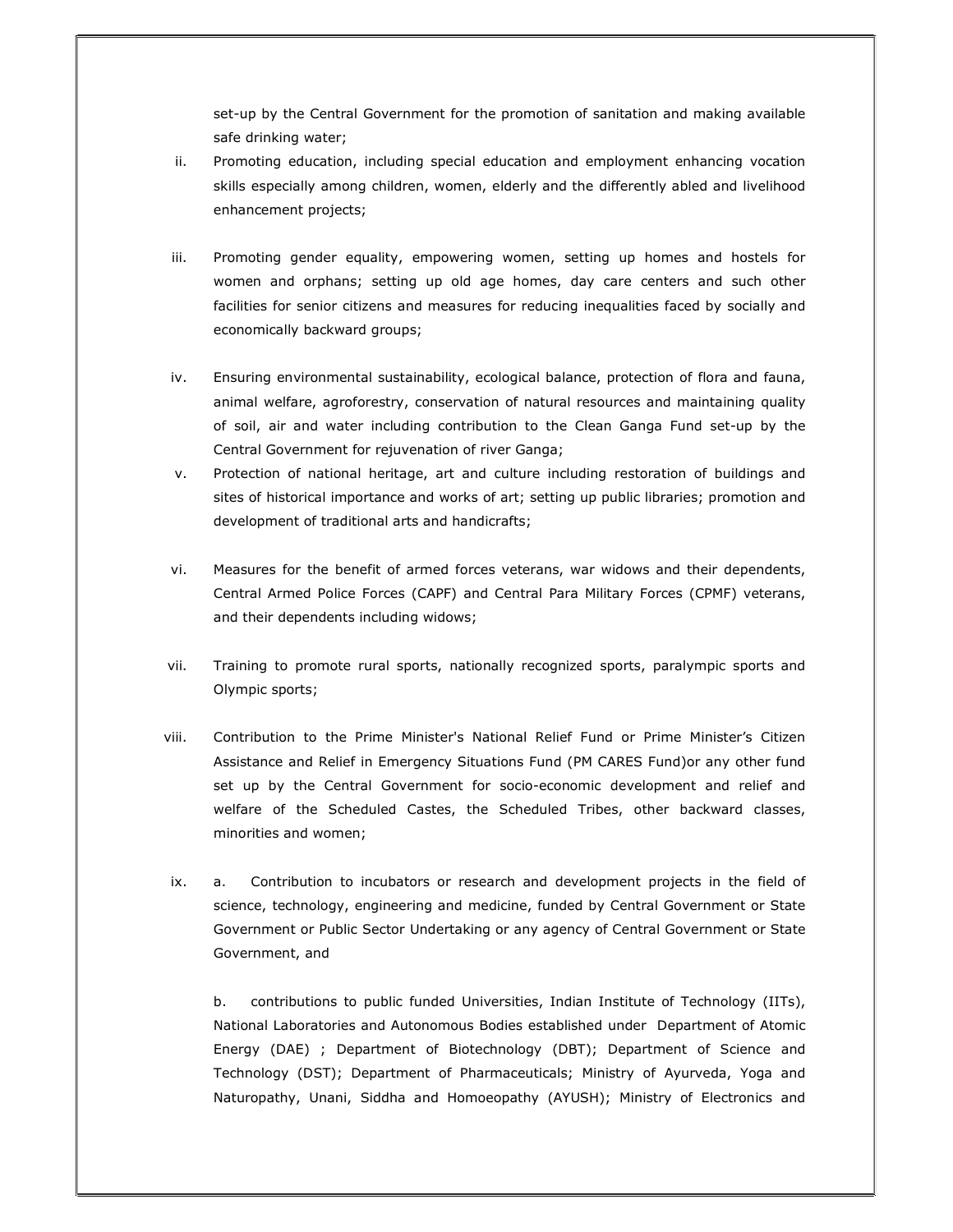Information Technology and other bodies, namely Defense Research and Development Organisation (DRDO); Indian Council of Agricultural Research (ICAR); Indian Council of Medical Research (ICMR) and Council of Scientific and Industrial Research (CSIR), engaged in conducting research in science, technology, engineering and medicine aimed at promoting Sustainable Development Goals (SDGs)..

- x. rural development projects
- xi. slum area development.

Explanation - For the purposes of this item, the term `slum area' shall mean any area declared as such by the Central Government or any State Government or any other competent authority under any law for the time being in force.

- xii. disaster management, including relief, rehabilitation and reconstruction activities.
- xiii. Any other activity(ies) specified by the Ministry of Corporate Affairs from time to time.

Further, the CSR Activities to be undertaken by the Company shall not include:

- a. Activities undertaken in pursuance of its normal course of business of the Company;
- b. Any activity undertaken by the company outside India excluding training of Indian sports personnel representing any State or Union Territory at national level or India at international level;
- c. The activities which are exclusively for the benefit of the Company employees as defined in clause (k) of Section 2 of the Code on Wages, 2019;
- d. Contribution of any amount directly or indirectly to any political party under Section 182 of the Act;
- e. Sponsorship activities supported by the Company for deriving marketing benefits for its products or services;
- f. Activities carried out for fulfillment of any other statutory obligations under any law in force in India.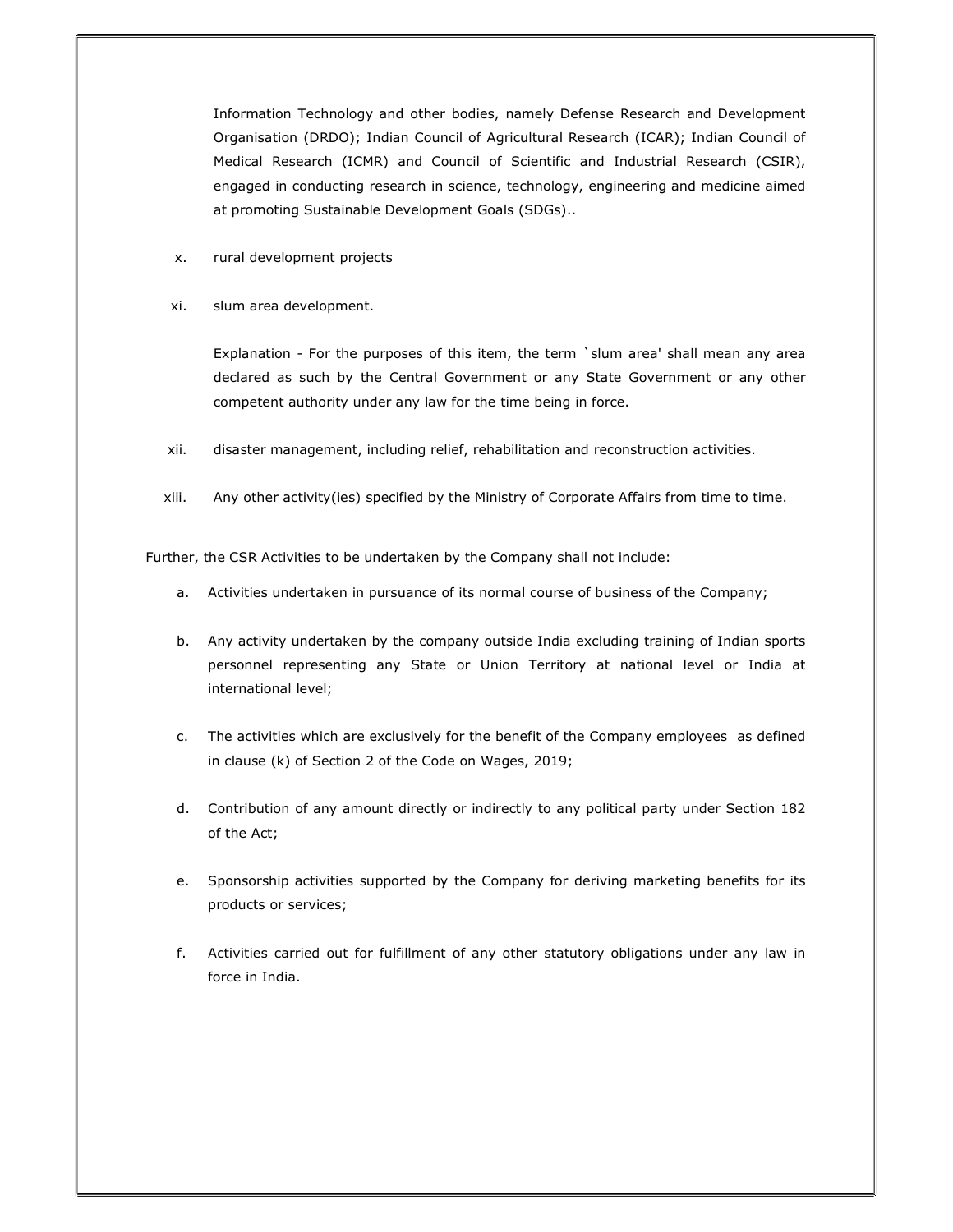# ONGOING PROJECT

"Ongoing Project" means a multi-year project undertaken by a Company in fulfilment of its CSR obligation having timelines not exceeding three years excluding the Financial Year in which it was commenced Unspent Amount and shall include the projects that was initially not approved as a multi-year projects but whose duration has been extended beyond one year by the board based on reasonable justification.

In case of ongoing project, the Board of a Company shall monitor the implementation of the project with reference to the approved timelines and year-wise allocation and shall be competent to make modifications, if any, for smooth implementation of the project within the overall permissible time period.

#### CSR THROUGH REGISTERED TRUST, SOCIETY, OTHERWISE

The Board of Directors of the Company may decide to undertake CSR projects/programs/activities approved by the CSR Committee itself or through-

- a) a company established under section 8 of the Act, or a registered public trust or a registered society, registered under section 12A and 80 G of the Income Tax Act, 1961, established by the company, either singly or alongwith any other company, or
- b) a company established under section 8 of the Act or a registered trust or a registered society, established by the Central Government or State Government or
- c) any entity established under an Act of Parliament or a State legislature; or
- d) a company established under section 8 of the Act, or a registered public trust or a registered society, registered under section 12A and 80G of the Income Tax Act, 1961, and having an established track record of at least three years in undertaking similar activities.

Every entity, stated above, who intends to undertake any CSR activity, shall be registered with the Central Government by filing the form CSR-1 electronically with the Registrar, and get a unique CSR Registration Number.

The Company may engage organisations (including international organisations) for designing, monitoring and evaluation of the CSR projects or programmes as well as for capacity building of their own personnel for CSR.

#### IMPLEMENTATION/SELECTION OF PROGRAMMES

- The CSR Committee shall provide guidance on the allocation of the CSR budget among the thrust areas on an annual basis and seek approval from the Board.
- The CSR Projects will be undertaken based on the annual action plan formulated and recommended by the CSR Committee and approved by the Board. The Board may alter the annual action plan at any time during the financial year, as per the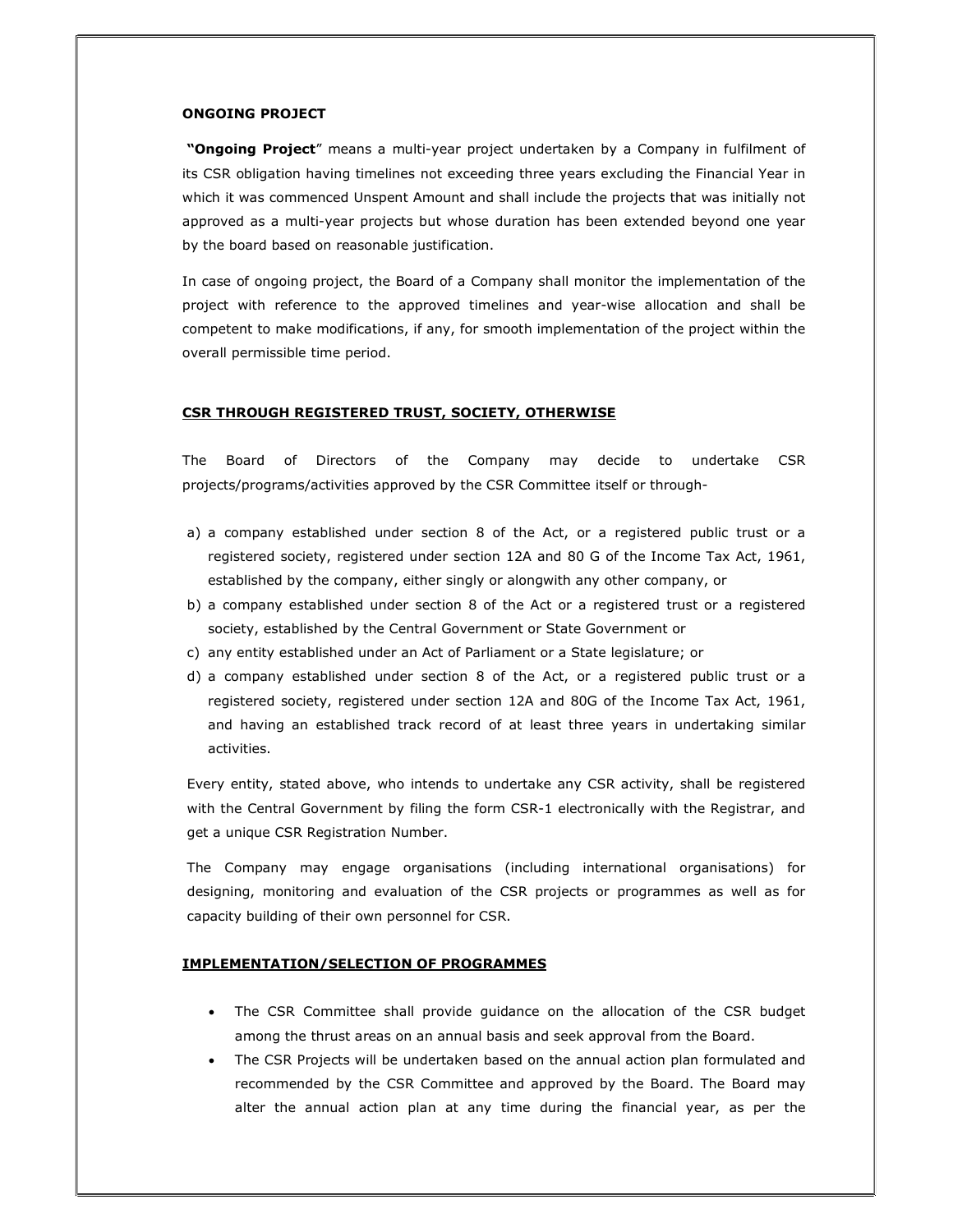recommendation of the CSR Committee based on reasonable justification to that effect.

 The Company has set up the Kamdhenu Jeevandhara Foundation as a wholly-owned subsidiary company registered under Section 8 of the Companies Act, 2013 and registered under section 12A and 80G of the Income Tax Act, 1961 to promote and support CSR initiatives of the Company.

# MONITORING/ EVALUATION MECHANSIM AND ASSESMENT

The CSR Committee shall monitor the CSR Policy of the Company from time to time.

The CSR Committee shall institute a transparent monitoring mechanism for implementation of the CSR Projects or programmes or activities undertaken by the Company which shall include the following:

- a. A programme indicating the areas in which funds are to be spent during the year and a time schedule will be placed before the CSR Committee for consideration and recommendation to the Board of Directors. Action taken report will be placed before the CSR Committee from time to time.
- b. The Company shall ensure that the funds so disbursed have been utilized for the purposes and in the manner as approved by it and Chief Financial Officer will certify to the effect annually.
- c. The Company will further monitor the implementation of the ongoing projects with reference to the approved timelines and year-wise allocation and shall be competent to make modifications, if any, for smooth implementation of the project within the overall permissible time period.

## CSR FUNDING AND ALLOCATION

For achieving the CSR objectives through implementation of meaningful and sustainable CSR Projects, the CSR Committee will allocate for its Annual CSR Budget, 2% of the average net profits of the Company made during the three immediately preceding financial years, calculated in accordance with the relevant Sections of the Companies Act, 2013 read with the Companies (Corporate Social Responsibility Policy) Amendment Rules, 2014 as amended from time to time.

If the company is having average CSR obligation of Rupees 10 crore or more in pursuance in the 3 immediately preceding financial years, the company shall undertake impact assessment, through an independent agency, of their CSR projects having outlays of Rupees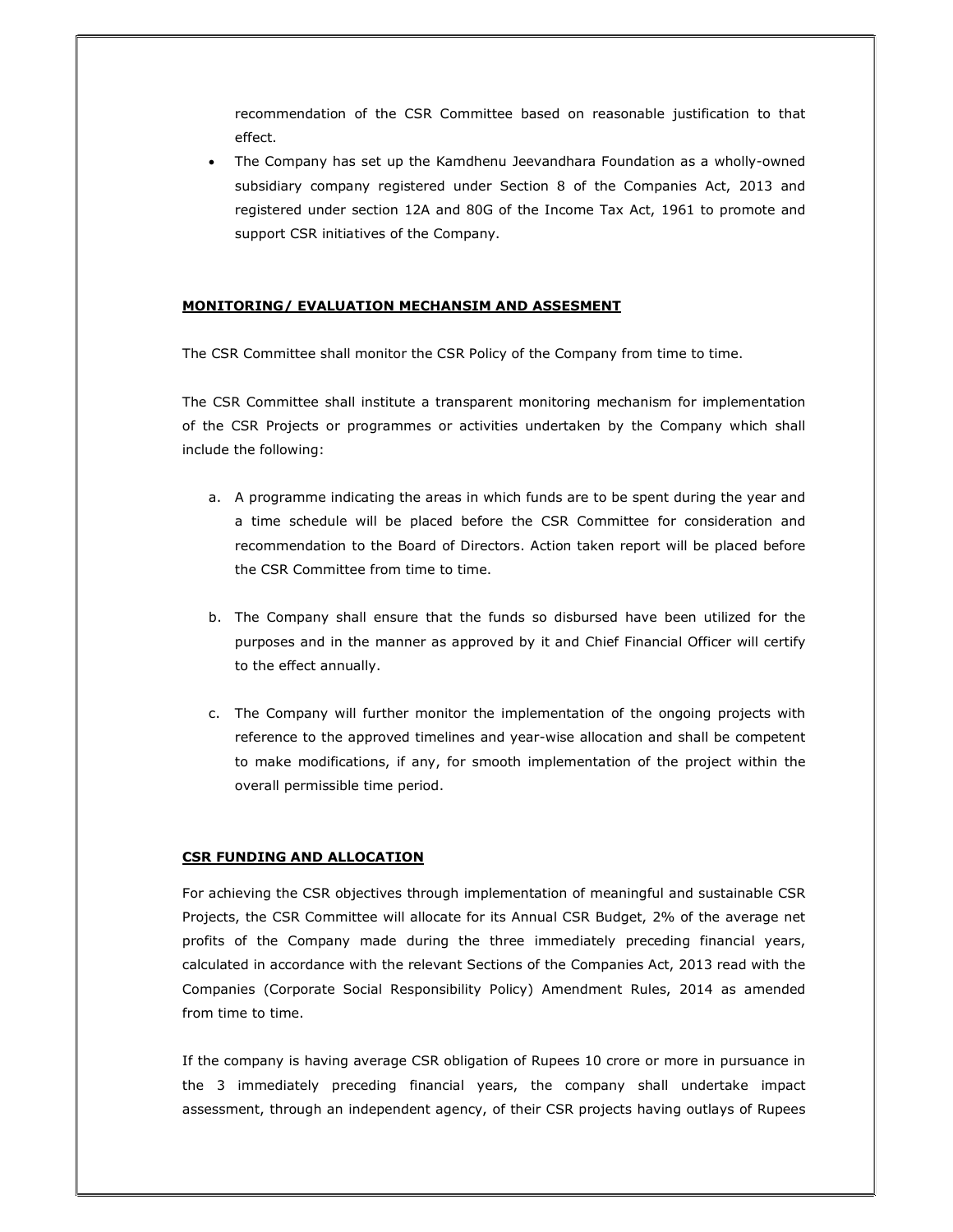1 crore or more, and which have been completed not less than 1 year before undertaking the impact study.

## SURPLUS OUT OF CSR FUND

1. If the company is having any surplus arising out of the CSR activities shall not form part of the business profit of a company.

Surplus is required to be ploughed back into the same project or transferred to the Unspent CSR Account and spent in pursuance of CSR policy and annual action plan of the company or transfer such surplus amount to a Fund specified in Schedule VII, within a period of 6 months of the expiry of the financial year

## TREATMENT OF UNSPENT AMOUNT

- a) Where unspent amount relates to projects other than on-going projects, Company shall transfer such unspent amount to a Prime Minister National Relief Fund or any other fund as may be specified in Schedule VII of the Companies Act, 2013 from time to time, within a period of six months of the expiry of the financial year.
- b) Where unspent amount relates to on-going projects, shall be transferred by the company within a period of thirty days from the end of the financial year to a special account to be opened by the company in that behalf for that financial year in any scheduled bank to be called the Unspent Corporate Social Responsibility Account and such amount shall be spent/utilized by the company in pursuance to the activity within a period of three financial years from the date of such transfer, failing which, the company shall transfer the same to a Fund specified in Schedule VII, within a period of thirty days from the date of completion of the third financial year.

## CARRY FORWARD AND SET OFF THE EXCESS CSR EXPENDITURE

If the company spends an amount in excess of the statutory obligation of CSR in a financial year may be set off against the requirement to be spend under sub-section (5) of section 135 up to immediate succeeding three financial years subject to the conditions that–

- i. the excess amount available for set off shall not include the surplus arising out of the CSR activities, if any.
- ii. the Board of the Company shall pass a resolution to that effect.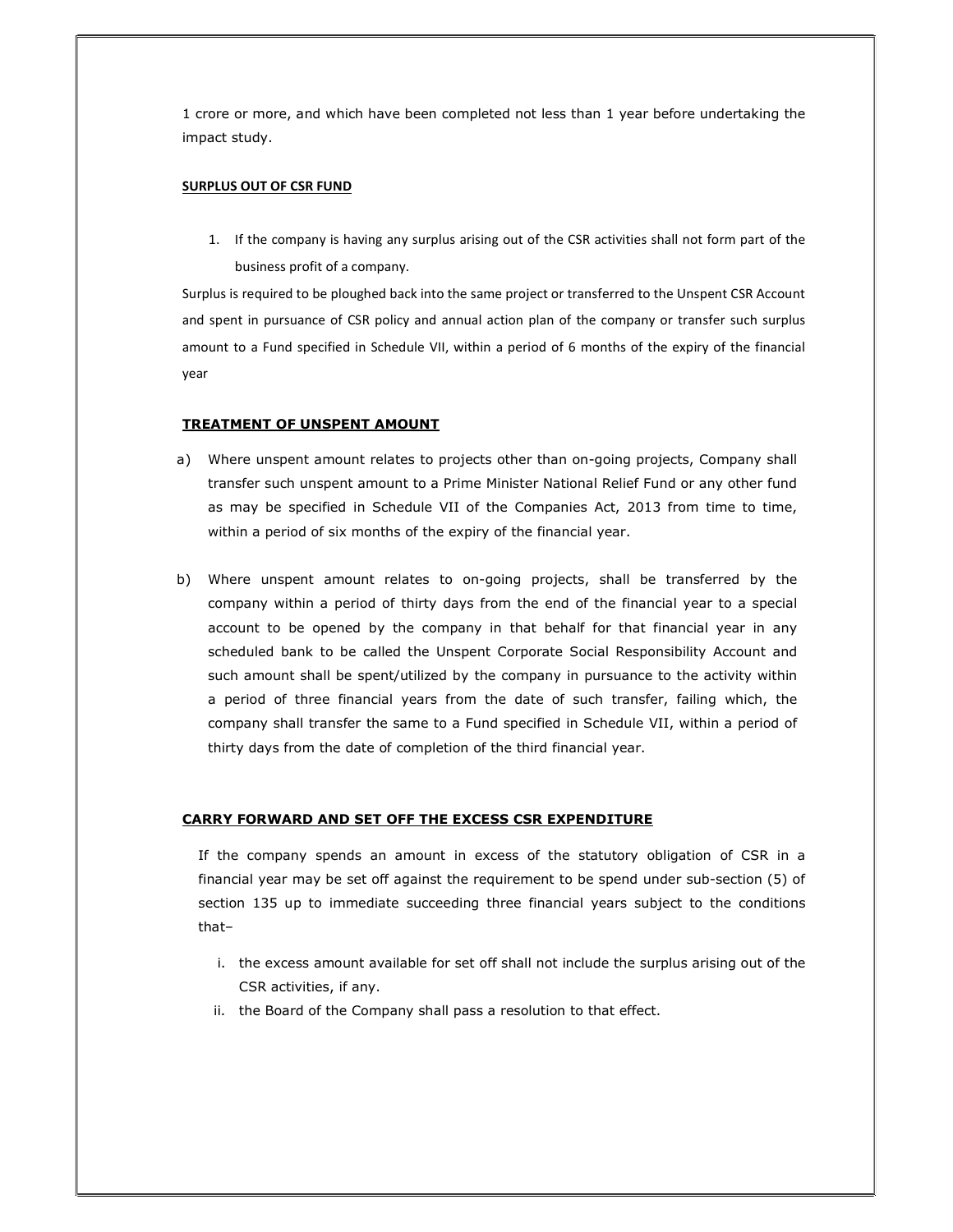# ADMINISTRATIVE OVERHEADS

"Administrative overheads" means the expenses incurred by the company for 'general management and administration' of CSR functions in the company but shall not include the expenses directly incurred for the designing, implementation, monitoring, and evaluation of a particular CSR project or programme.

The administrative overheads shall not exceed 5% of total CSR expenditure of the Company for the financial year.

# APPOINTMENT/REMOVAL OF MEMBER OF CSR COMMITTEE

All members of the CSR Committee will be appointed by the Board and can be changed by the Board at its sole discretion. The Board shall from time to time vary the composition of the CSR Committee, its Role, Powers, Functions and Duties as may be required from time to time.

# **DISCLOSURES**

The Company shall attach with its Board Report, an annual report on CSR activities (including Impact assessment reports, if any) containing such particulars as may be prescribed by the Ministry of Corporate Affairs from time to time.

The Company shall disclose the composition of the CSR Committee, and CSR Policy and Projects approved by the Board on its website, for public access.

# AMENDMENTS

The Board of Directors as per the recommendations of CSR Committee can amend this Policy, as and when deemed fit. Any or all provisions of this Policy are subject to revision / amendment in accordance with the Rules, Regulations, Notifications etc. on the subject as may be issued by relevant statutory authorities, from time to time. In case of any amendment(s), clarification(s), circular(s) etc. issued by the relevant authorities found inconsistent with the provisions laid down under this Policy, then such amendment(s), clarification(s), circular(s) etc. shall prevail upon the provisions hereunder and this Policy shall stand amended accordingly from the effective date as laid down under such amendment(s), clarification(s), circular(s) etc.